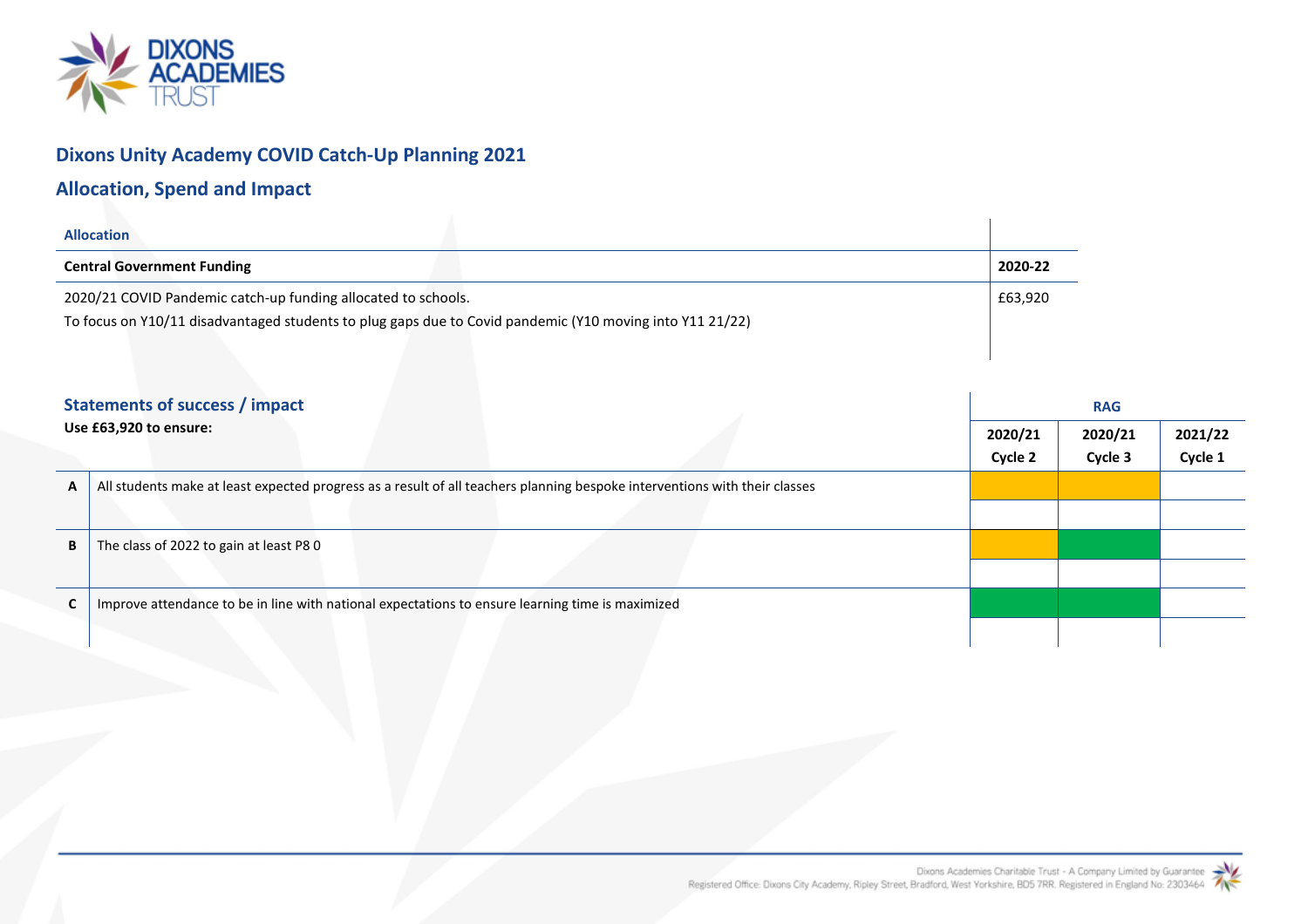| <b>Plan / Spend</b> |                                                                                                                                                                                                 |               |     | <b>Implementation Timeline</b> |               |               |               |    |               |                  |                          | <b>RAG</b>              |                         |             |
|---------------------|-------------------------------------------------------------------------------------------------------------------------------------------------------------------------------------------------|---------------|-----|--------------------------------|---------------|---------------|---------------|----|---------------|------------------|--------------------------|-------------------------|-------------------------|-------------|
|                     |                                                                                                                                                                                                 | Toolkit*<br>뜳 |     |                                |               |               |               |    |               | Cost (£)         | Lead                     | C <sub>2</sub><br>20/21 | C <sub>3</sub><br>21/22 | C1<br>21/22 |
| 1                   | Academic Mentor (STR Teach First) intervention Y10 disadvantaged HALs<br>(10 students). Aim to increase progress across all subjects with a particular<br>focus on English and literacy skills. | 15            | P   | Co<br>Im                       | Rv            | $\rightarrow$ |               | Rv | $\rightarrow$ | 15,200           | <b>JWA</b><br><b>STR</b> |                         |                         |             |
| $\overline{2}$      | English Academic Mentoring with 1:1 tutoring for low ability, SEN and CLA<br>students across KS3 E Band and X/Y3 groups                                                                         | 15<br>17      | PI  | Co<br>Im                       | $\rightarrow$ | Rv            | $\rightarrow$ | Rv | $\rightarrow$ | Part of<br>above | <b>PGR</b>               |                         |                         |             |
| 3                   | Increase attendance of all students through improved strategy and follow<br>up. New VP to drive improvement in this area                                                                        | 20            | PI. | Co<br>Im                       | $\rightarrow$ | Rv            | $\rightarrow$ | Rv | $\rightarrow$ | 33,720           | <b>NBO</b>               |                         |                         |             |
| 4                   | Tutor Trust intervention cycle 3 2020/21 Year 10 Maths (15 students, 15<br>hours, 2x cohorts = 30 students in total) Partly funded through National<br><b>Tutoring Programme (NTP)</b>          | 30            | P   | Co<br>Im                       | $\rightarrow$ | Rv            | $\rightarrow$ | Rv | $\rightarrow$ | 1,800            | <b>JWA</b>               |                         |                         |             |
| 5                   | Tutor Trust intervention cycle 1 21/22 for Y8/9 in Maths and English -<br>based on cycle 3 data                                                                                                 | 30            | PI. | Co<br>Im                       | $\rightarrow$ | Rv            | $\rightarrow$ | Rv | $\rightarrow$ | 1,800            | <b>JWA</b>               |                         |                         |             |
| 6                   | Yipiyap mentoring Maths, English Science 2021/22 with Y11 and Y9 (current<br>Y10 and Y8) Three days per week (one day for each core subject) for full<br>academic year                          | 15<br>30      | PI  | Co<br>Im                       | $\rightarrow$ | Rv            | $\rightarrow$ | Rv | $\rightarrow$ | 11,400           | <b>JWA</b>               |                         |                         |             |
|                     |                                                                                                                                                                                                 |               |     |                                |               |               |               |    |               | £63,920          |                          |                         |                         |             |

## *\*EEF Toolkit = Education Endowment Foundation*

**Key**

**Co** Communicate **Pl** Plan **Pt** Pilot **Rv** Review **Im** Implement